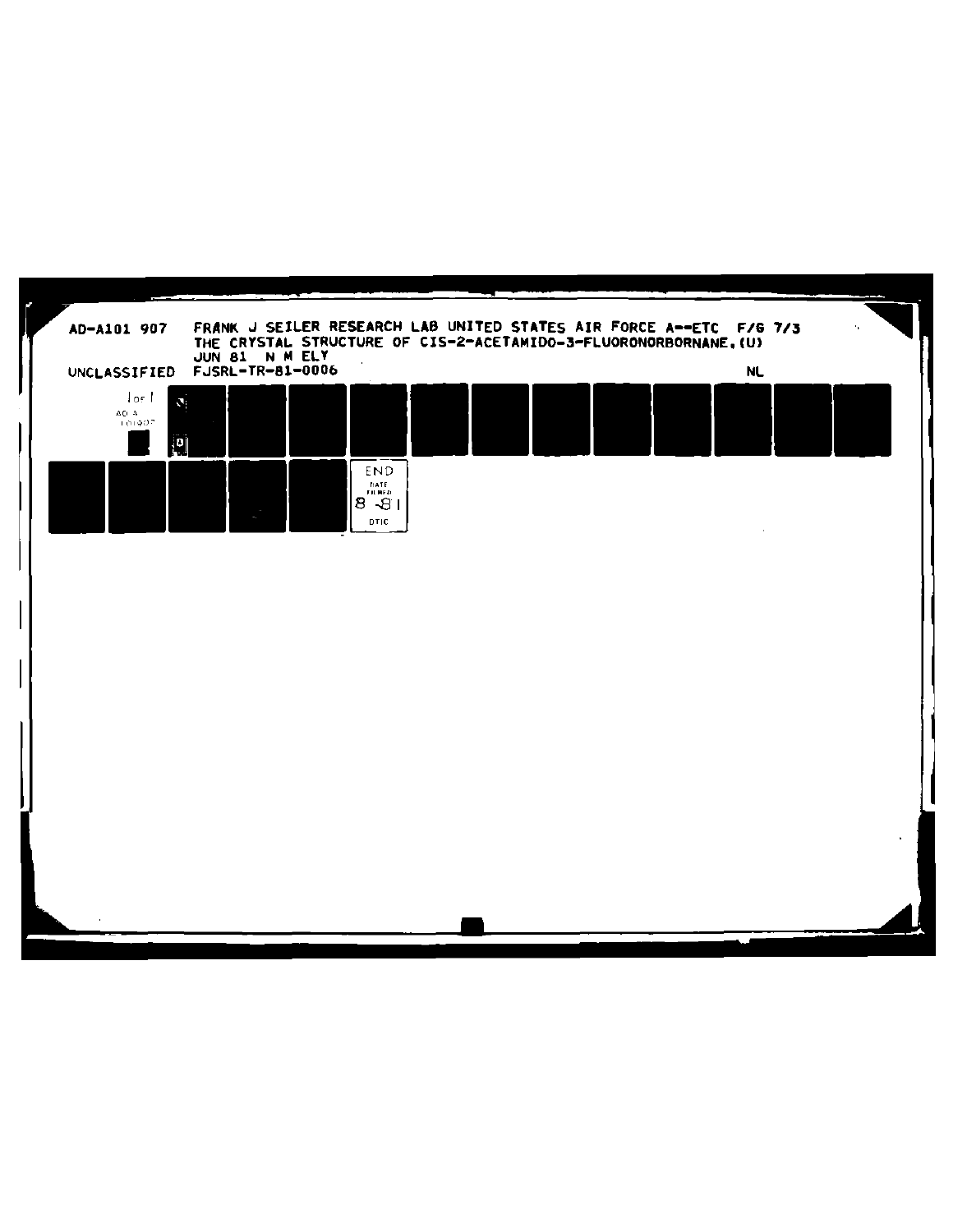

**(/I**



## **FRANK J. SELLER RESEARCH LABORATORY**

The Crystal Structure of cis-2-acetamido-3-fluoronorbornane



TECHNICAL REPORT FJSRL-TR-81-0006

JUNE 1981

Approved for public release; distribution unlimited.

**APPROVED FOR PUBLIC RELEASE;**

**DISTRIBUTION UNLIMITED.**

Directorate of Chemical Sciences Frank **J.** Seiler Research Laboratory Air Force Systems Command **U.S.** Air Force Academy, Colorado 80840

# AIR FORCE **SYSTEMS COMMAND**

# **UNITED STATES** AIR FORCE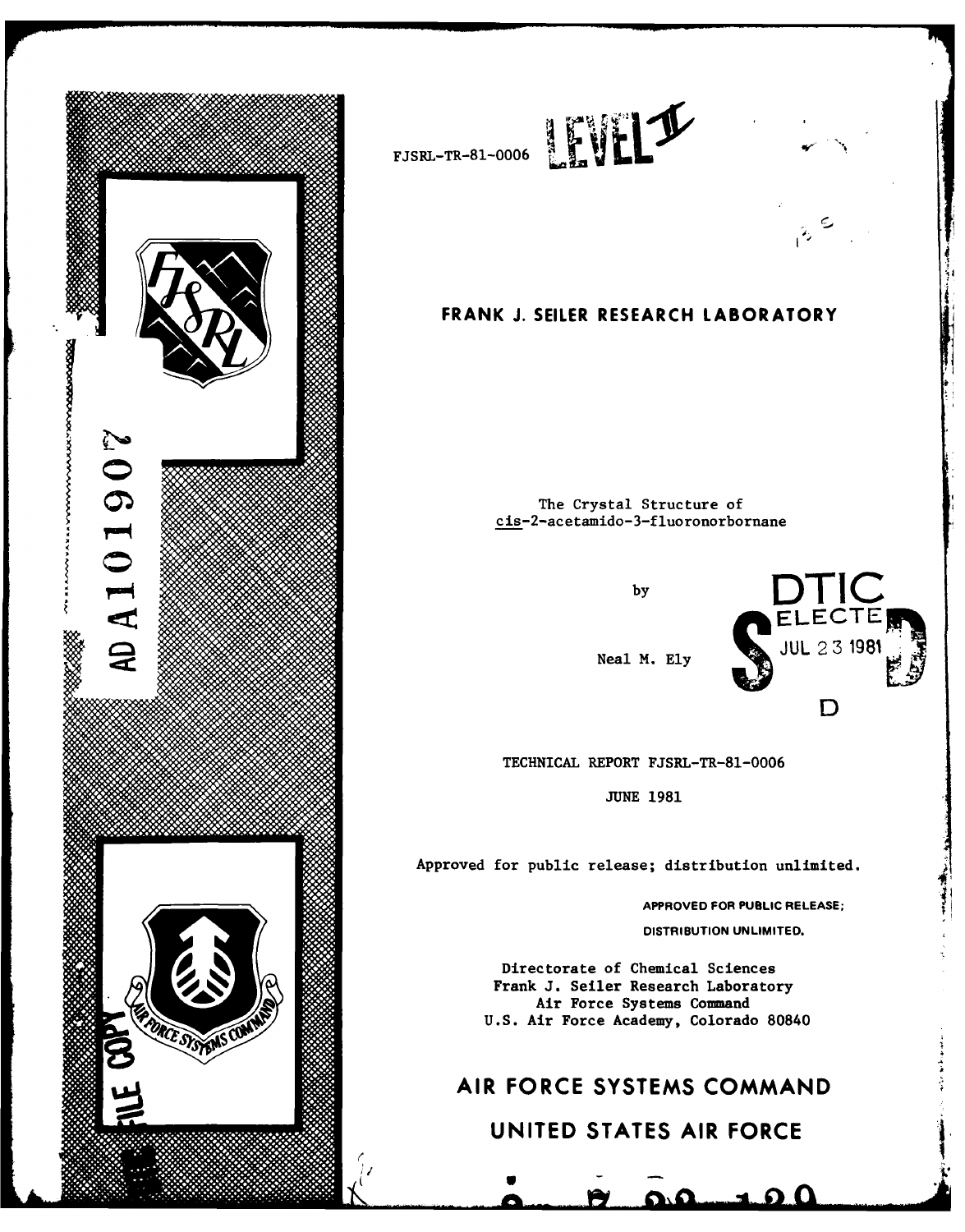#### FJSRL-TR-81-0006

This document was prepared by the Energetic Materials Division, Directorate of Chemical Sciences, Frank **J.** Seiler Research Laboratory, United States Air Force Academy, CO. The research was conducted under Project Work Unit Number 2303-F3-03, Energetic Materials Research, Capt Neal M. Ely was the Project Scientist in charge of the work.

When U. S. Government drawings, specifications or other data are used for any purpose other than a definitely related government procurement operation, the government thereby incurs no responsiblity nor obligation whatsoever, and the fact that the government may have formulated, furnished or in any way supplied the said drawings, specifications or other data is not to be regarded by implication or otherwise, as in any manner licensing the holder or any other person or corporation or conveying any rights or permission to manufacture, use or sell any patented invention that may in any way be related thereto.

Inquiries concerning the technical content of this document should be addressed to the Frank J. Seiler Research Laboratory (AFSC) FJSRL/NC, USAF Academy, CO 80840. Phone AC 303 472-2655.

This report has been reviewed by the Commander and is releasable to the National Technical Information Service (NTIS). At NTIS it will be available to the general public, including foreign nations.

This technical report has been reviewed and is approved for publication.

head Ely

heal Ely<br>NEAL M. ELY, Captain, USAF **ARMAND A. FANNIN, JR., Lt Colonel**, USAF<br>Project Scientist **Director, Chemical Sciences** Director, Chemical Sciences

 $\bigcup_{\mathcal{U}}\bigcup_{\mathcal{U}}\bigcap_{\mathcal{U}}$  SIURU, JR., Lt Colonel, USAF

**Commander** 

Copies of this report should not be returned unless return is required by security considerations, contractual obligations, or notice on a specific document.

Printed in the United States of America. Qualified requestors may obtain additional copies from the Defense Documentation Center. (All others should apply to: National Technical Information Service 6285 Port Royal Road Springfield, Virginia 22161)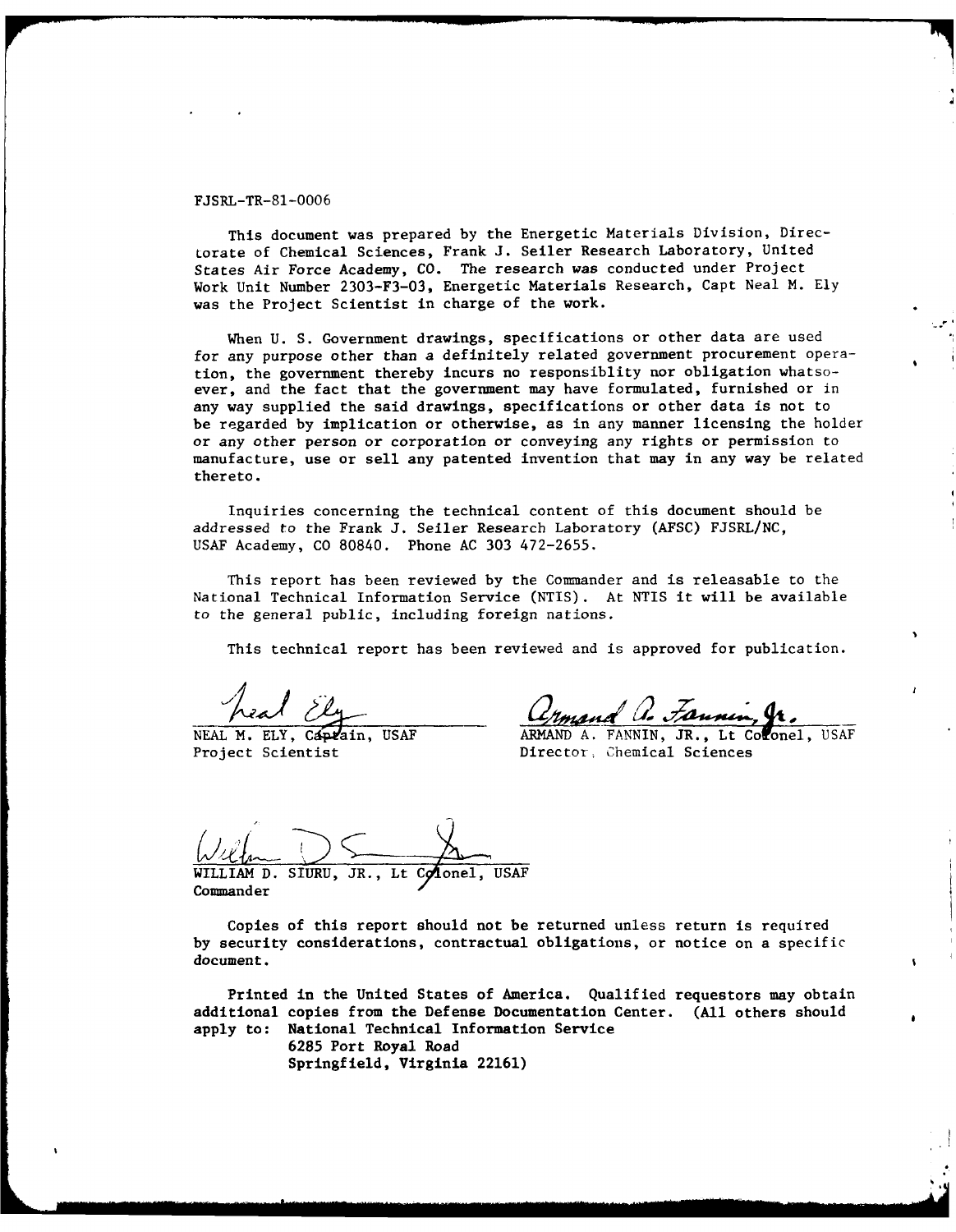INIOI ACCEPTER

|                                                                                                                                                              | <b>REPORT DOCUMENTATION PAGE</b> | READ INSTRUCTIONS<br>BEFORE COMPLETING FORM                   |
|--------------------------------------------------------------------------------------------------------------------------------------------------------------|----------------------------------|---------------------------------------------------------------|
| 1. REPORT NUMBER                                                                                                                                             | 2. GOVT ACCESSION NO.            | 3. RECIPIENT'S CATALOG NUMBER                                 |
| FJSRL-TR-81-0006                                                                                                                                             | ADAIOL907                        |                                                               |
| 4. TITLE (and Subtitle)                                                                                                                                      |                                  | 5. TYPE OF REPORT & PERIOD COVERED                            |
|                                                                                                                                                              |                                  |                                                               |
| The Crystal Structure of cis-2-acetamido-3-                                                                                                                  |                                  |                                                               |
| fluoronorbornane                                                                                                                                             |                                  | 6. PERFORMING 03G. REPORT NUMBER                              |
|                                                                                                                                                              |                                  |                                                               |
| $7.$ AUTHOR(s)                                                                                                                                               |                                  | 8. CONTRACT OR GRANT NUMBER(s)                                |
| Capt Neal M. Ely                                                                                                                                             |                                  |                                                               |
| Ì.                                                                                                                                                           |                                  |                                                               |
| 9. PERFORMING ORGANIZATION NAME AND ADDRESS                                                                                                                  |                                  | 10. PROGRAM ELEMENT PROJECT, TASK<br>AREA & WORK UNIT NUMBERS |
| Frank J. Seiler Research Laboratory (AFSC)                                                                                                                   |                                  |                                                               |
| FJSRL/NC                                                                                                                                                     |                                  | $2303 - F3 - 03$                                              |
| USAF Academy, CO 80840                                                                                                                                       |                                  |                                                               |
| 11. CONTROLLING OFFICE NAME AND ADDRESS                                                                                                                      |                                  | 12. REPORT DATE<br>June $\pm 981$                             |
| Frank J. Seiler Research Laboratory (AFSC)                                                                                                                   |                                  | 13. NUMBER OF PAGES                                           |
| FJSRL/NC                                                                                                                                                     |                                  |                                                               |
| USAF ACademy, CO 80840                                                                                                                                       |                                  | 15. SECURITY CLASS. (of this report)                          |
|                                                                                                                                                              |                                  |                                                               |
|                                                                                                                                                              |                                  | UNCLASSIFIED                                                  |
|                                                                                                                                                              |                                  | 15a. DECLASSIFICATION DOWNGRADING<br><b>SCHEDULE</b>          |
|                                                                                                                                                              |                                  |                                                               |
| 16. DISTRIBUTION STATEMENT (of this Report).<br>Approved for public release; distribution unlimited.                                                         |                                  |                                                               |
| 17. DISTRIBUTION STATEMENT (of the abstract enternd in Block 20, if different from Report)                                                                   |                                  |                                                               |
|                                                                                                                                                              |                                  |                                                               |
| 18. SUPPLEMENTARY NOTES                                                                                                                                      |                                  |                                                               |
|                                                                                                                                                              |                                  |                                                               |
| KEY WORDS (Continue on reverse side if necessary and identify by block number)                                                                               |                                  |                                                               |
| Norbornene                                                                                                                                                   |                                  |                                                               |
| Xenon difluoride                                                                                                                                             |                                  |                                                               |
|                                                                                                                                                              |                                  |                                                               |
|                                                                                                                                                              |                                  |                                                               |
| 20. ABSTRACT (Continue on reverse side if necessary and identify by block number)                                                                            |                                  |                                                               |
| The X-ray crystal structure of cis-2-acetamido-3-fluoronorbornane (formed<br>during the photolysis of norbornene and $XeF_{2}$ in acetonitrile) is reported. |                                  |                                                               |
|                                                                                                                                                              |                                  |                                                               |
|                                                                                                                                                              |                                  |                                                               |

DD 1 JAN 73 1473 EDITION OF 1 NOV 65 IS OBSOLETE

 $314420$ 

UNCLASSIFIED<br>SECURITY CLASSIFICATION OF THIS PAGE (When Data Entered)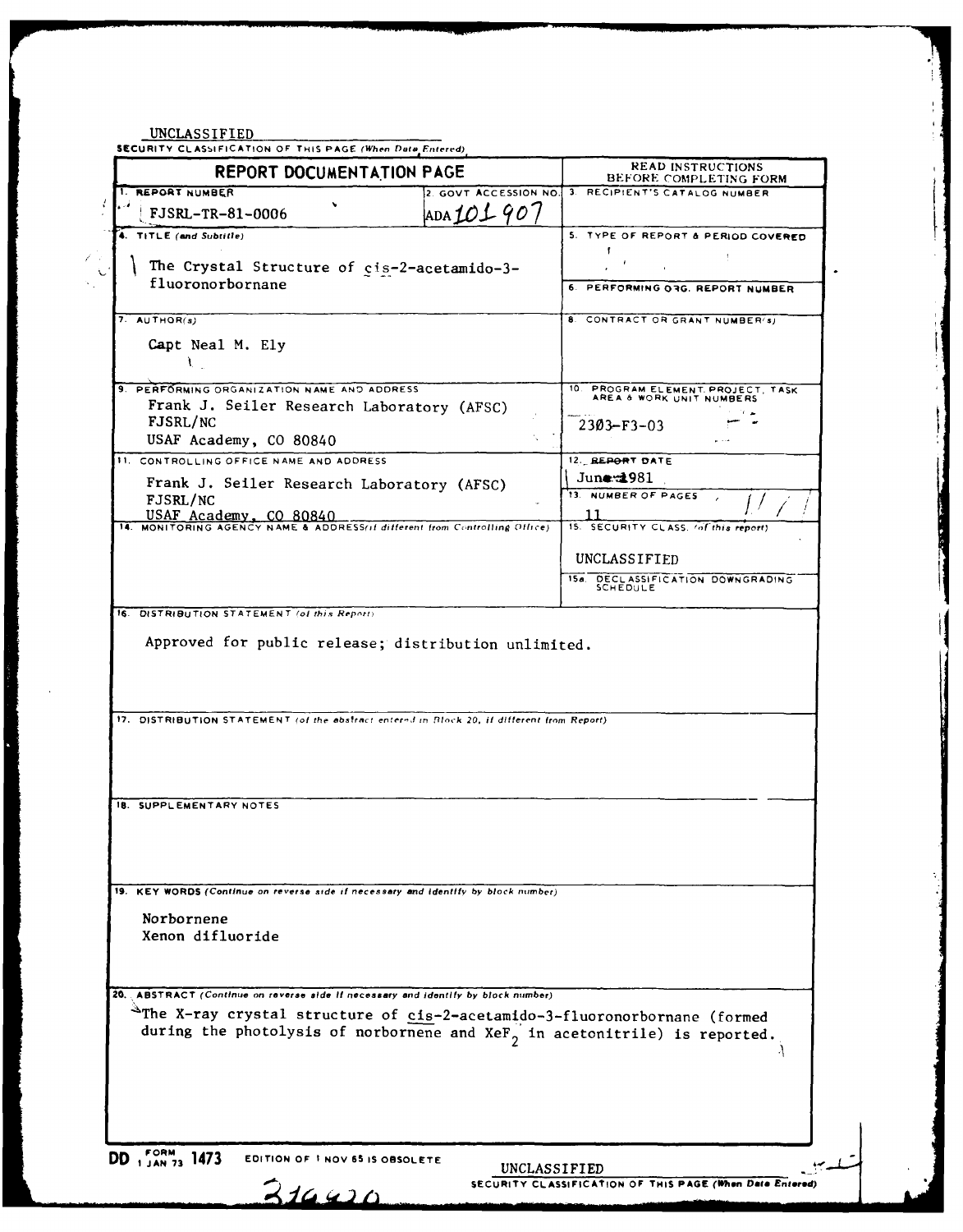### SUMMARY

The X-ray crystal structure of cis-2-acetamido-3-fluoronorbornane (formed during the photolysis of norbernene and  $XeF_2$  in acetonitrile) is reported.

|                                            | Accession For |  |  |  |  |  |  |
|--------------------------------------------|---------------|--|--|--|--|--|--|
|                                            | NTIS GRA&I    |  |  |  |  |  |  |
| DTIC TAB                                   |               |  |  |  |  |  |  |
| Unannounced                                |               |  |  |  |  |  |  |
|                                            | Justification |  |  |  |  |  |  |
| Bv_<br>Distribution/<br>Availability Codes |               |  |  |  |  |  |  |
|                                            | Avail and/or  |  |  |  |  |  |  |
| Dist                                       | Special       |  |  |  |  |  |  |
|                                            |               |  |  |  |  |  |  |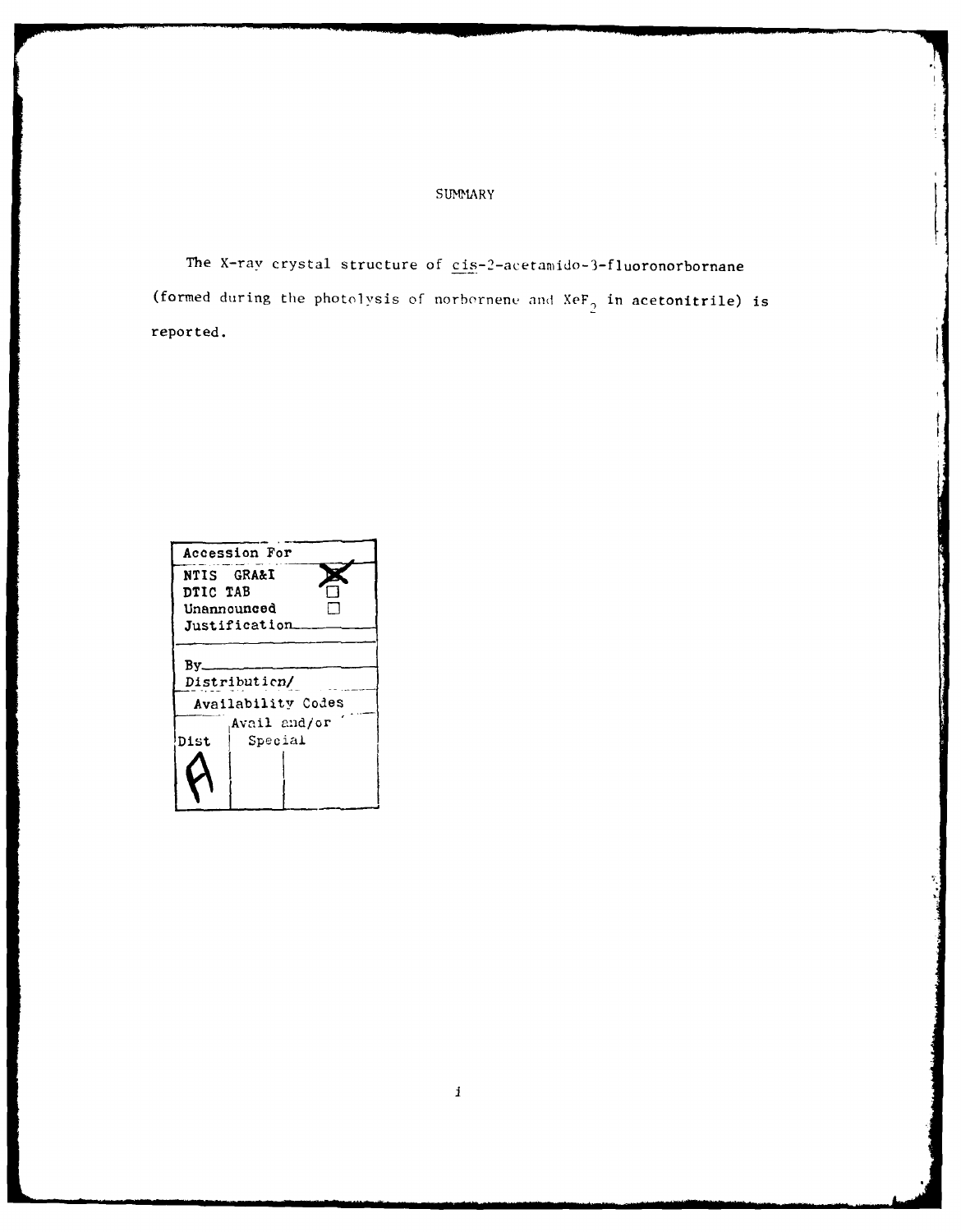### TABLE OF **CONTENTS**

| Experimental $\cdots$ , 1 |  |  |  |  |  |  |  |  |  |  |               |
|---------------------------|--|--|--|--|--|--|--|--|--|--|---------------|
|                           |  |  |  |  |  |  |  |  |  |  |               |
|                           |  |  |  |  |  |  |  |  |  |  | $\mathbf{11}$ |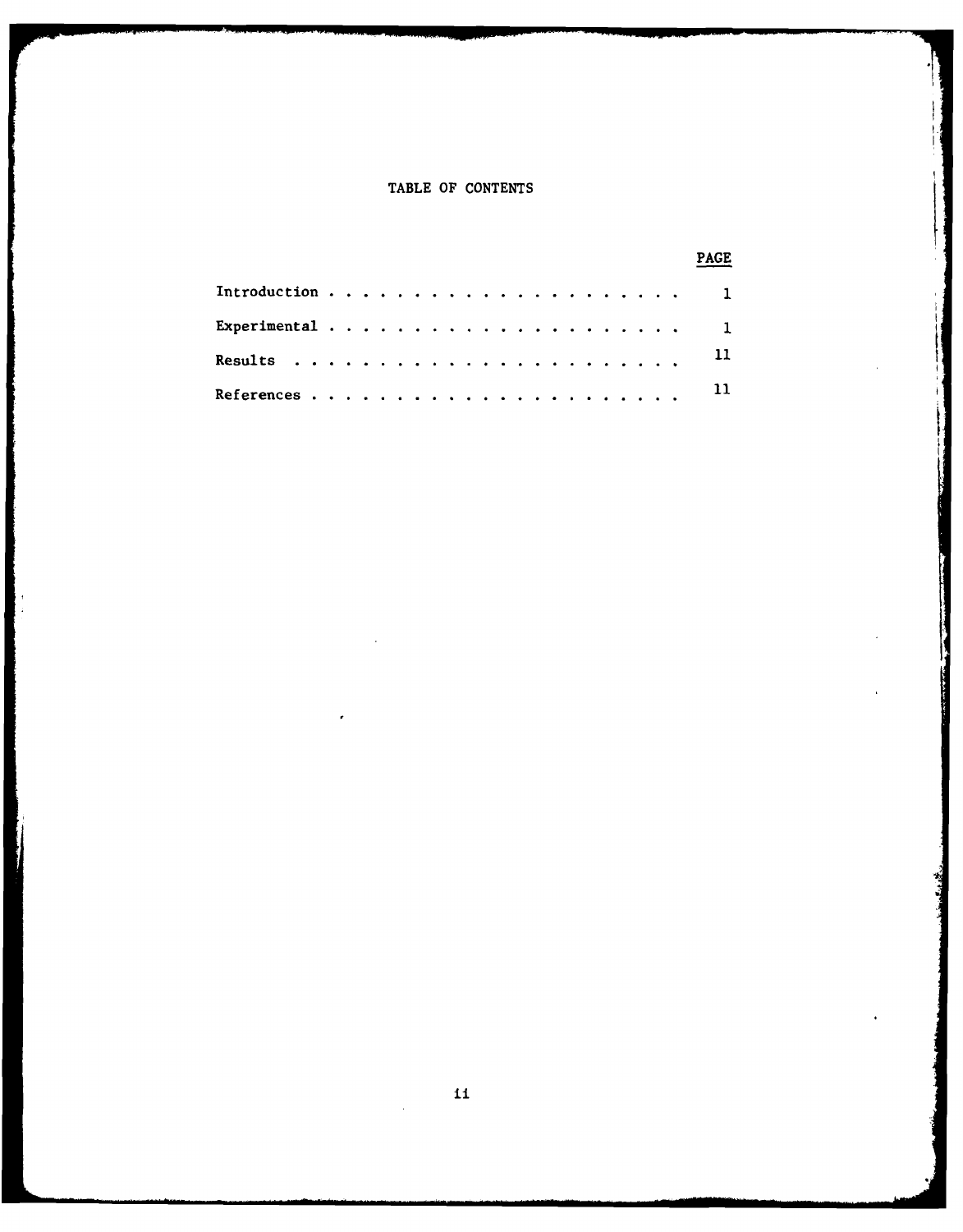### LIST OF ILLUSTRATIONS

PAGE

Stereo view of a single cis-2-acetamido-3 fluoronorbornane . **. . 10** molecule showing 20% probability ellipsoids.

### LIST OF TABLES

|  | TABLE II Intensity Measurements 6             |  |
|--|-----------------------------------------------|--|
|  | TABLE III Structure and Solution Refinement 7 |  |
|  | TABLE IV Bond Distances 8                     |  |
|  |                                               |  |

 $+$   $-$ 

Į.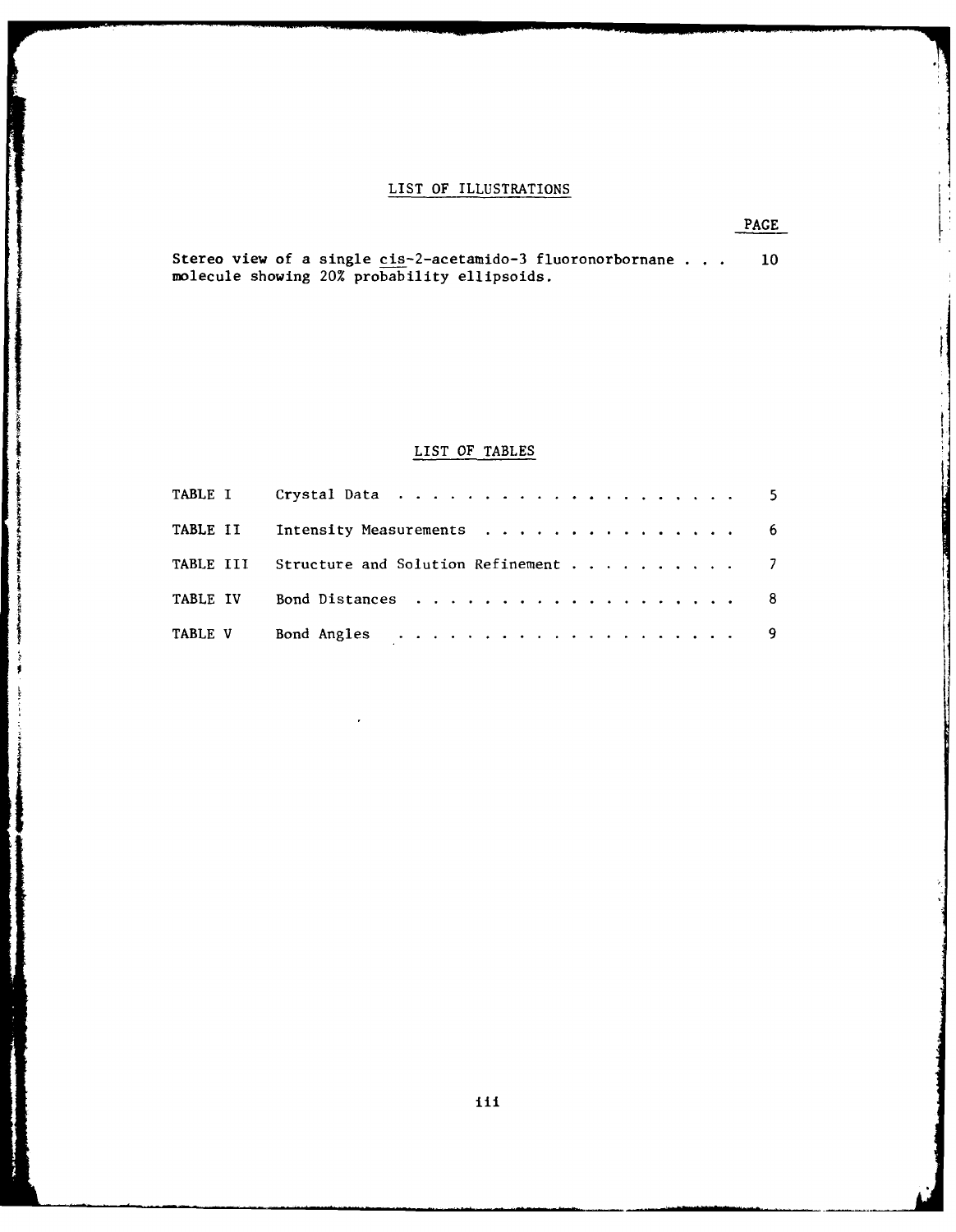#### INTRODUCTION

Extensive work has been carried out at the Seiler Laboratory to elucidate the nature of the light initiated reaction between  $X \in \mathbb{F}_2$  and norbornene in acetonitrile. Six major products can be isolated from this reaction, including three which result from reaction with solvent molecules<sup>1</sup>. While the molecular composition of these compounds was clearly identified, the exact stereochemistry was not absolutely determined. To unambiguously ascertain this, an x-ray crystal structure of the compound tentatively identified as the cis (or exo-exo) fluoroamide compound was performed. This work was contracted out and accomplished by the Molecular Structure Corporation, College Station, Texas.

#### EXPERIMENTAL

#### Data Collection

A colorless needlelike crystal of the compound, having approximate dimensions of 0.08 x 0.08 x 0.20 mm was mounted in a glass capillary with its long axis roughly parallel to the phi axis of the goniometer. Preliminary examination and data collection were performed with Cu Ka radiation  $(\lambda = 1.54184 \text{ A})$  on an Enraf-Nonius CAD4 computer controlled kappa axis diffractometer equipped with a graphite crystal, incident beam monochromator.

Cell constants and an orientation matrix for data collection were obtained from least-squares refinement of the setting angles of 24 reflections in the range  $7 < \theta < 20^\circ$ , measured using the computer controlled diagonal slit method of centering. The Monoclinic cell parameters and calculated volume are:  $a = 10.641(2)$ ,  $b = 9.542(2)$ ,  $c = 18.979(4)$  A,  $\beta = 106.48(2)$ ,  $\degree$ ,  $V = 1847.9 \text{A}^3$ . For  $Z = 8$  and F.W. = 171.22 the calcu- $1$ ated density is  $1.23$   $g/cm<sup>3</sup>$ . As a check on crystal quality, omega scans

 $\mathbf{1}$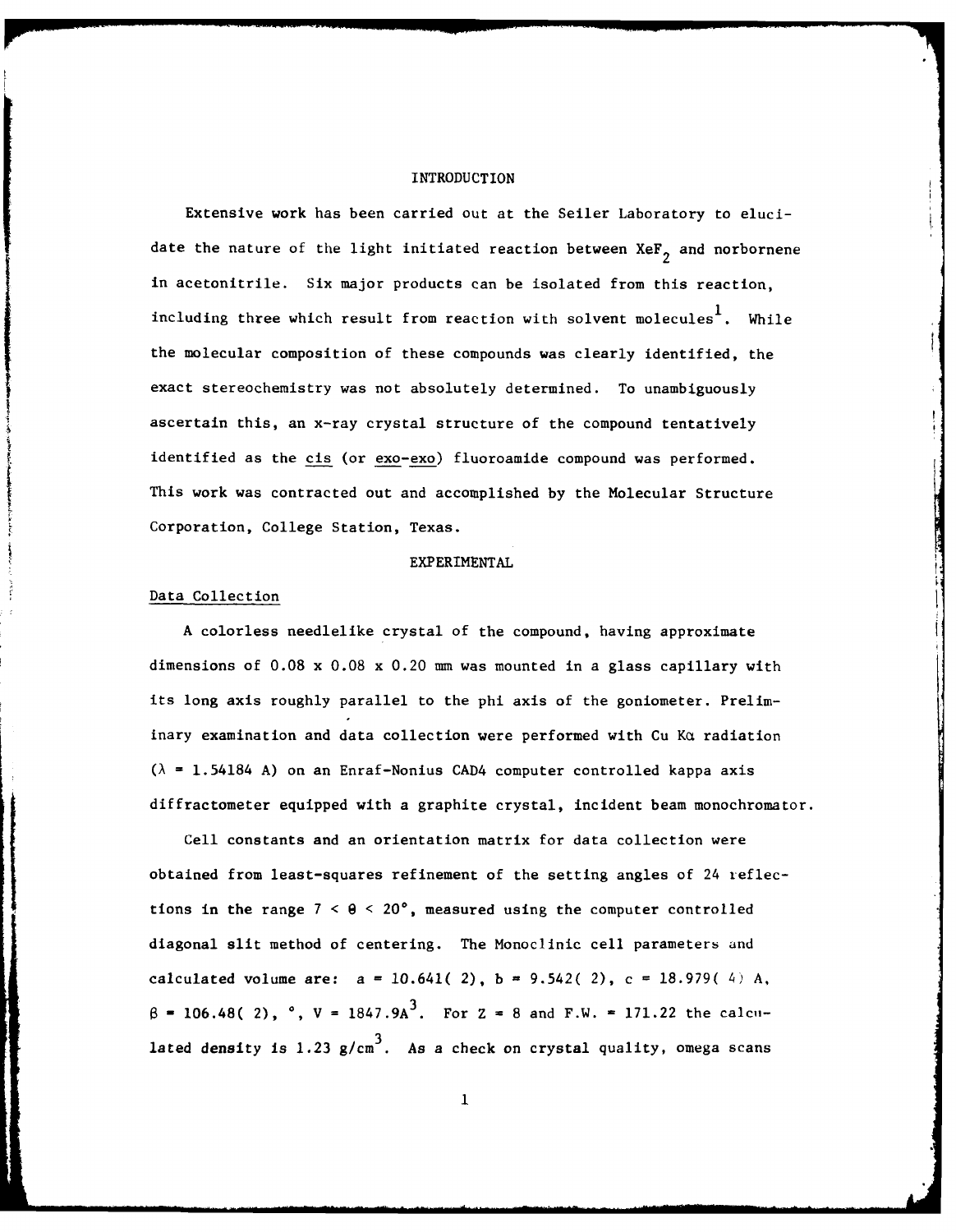of several intense reflections were measured the width at half-height was **0.300** with a take-off angle of **2.80,** indicating good crystal quality. From the systematic absences **of:**

**OkO** k-2n+l

#### h01  $1=2n+1$

and from subsequent least-squares refinement, the space group was determined to be P2-1/c **(#** 14).

The data were collected at a temperature of 23  $\pm$  1° using the w- $\theta$  scan technique. The scan rate varied from 2 to 20 \*/min (in omega). The variable scan rate allows rapid data collection for intense reflections where a fast scan rate is used and assures good counting statistics for weak reflections where a slow scan rate is used. Data were collected to a maximum  $2\theta$  of  $120.0^\circ$ . The scan range (in deg.) was determined as a function of  $\theta$  to correct for the separation of the Ka doublet<sup>2</sup>: the scan width was calculated as follows:

 $\theta$  scan width = w scan width =  $0.6 + 0.300$  tan  $\theta$ Moving-crystal moving-counter background counts were made by scanning an additional 25% above and below this range. Thus the ratio of peak counting time to background counting time was 2:1. The counter aperture was also adjusted as a function of **8.** The horizontal aperture width ranged from 2.0 to 3.7 mm; the vertical aperture was set at 2.0 mm. The diameter of the incident beam collimator was 0.7 mm and the crystal to detector distance was 21 cm. For intense reflections an attenuator was automatically inserted in front of the detector; the attenuator factor was 15.5.

#### Data Reduction

**A** total of **3003** reflections were collected, of which 2736 were unique and not systematically absent. **As** a check on crystal and electronic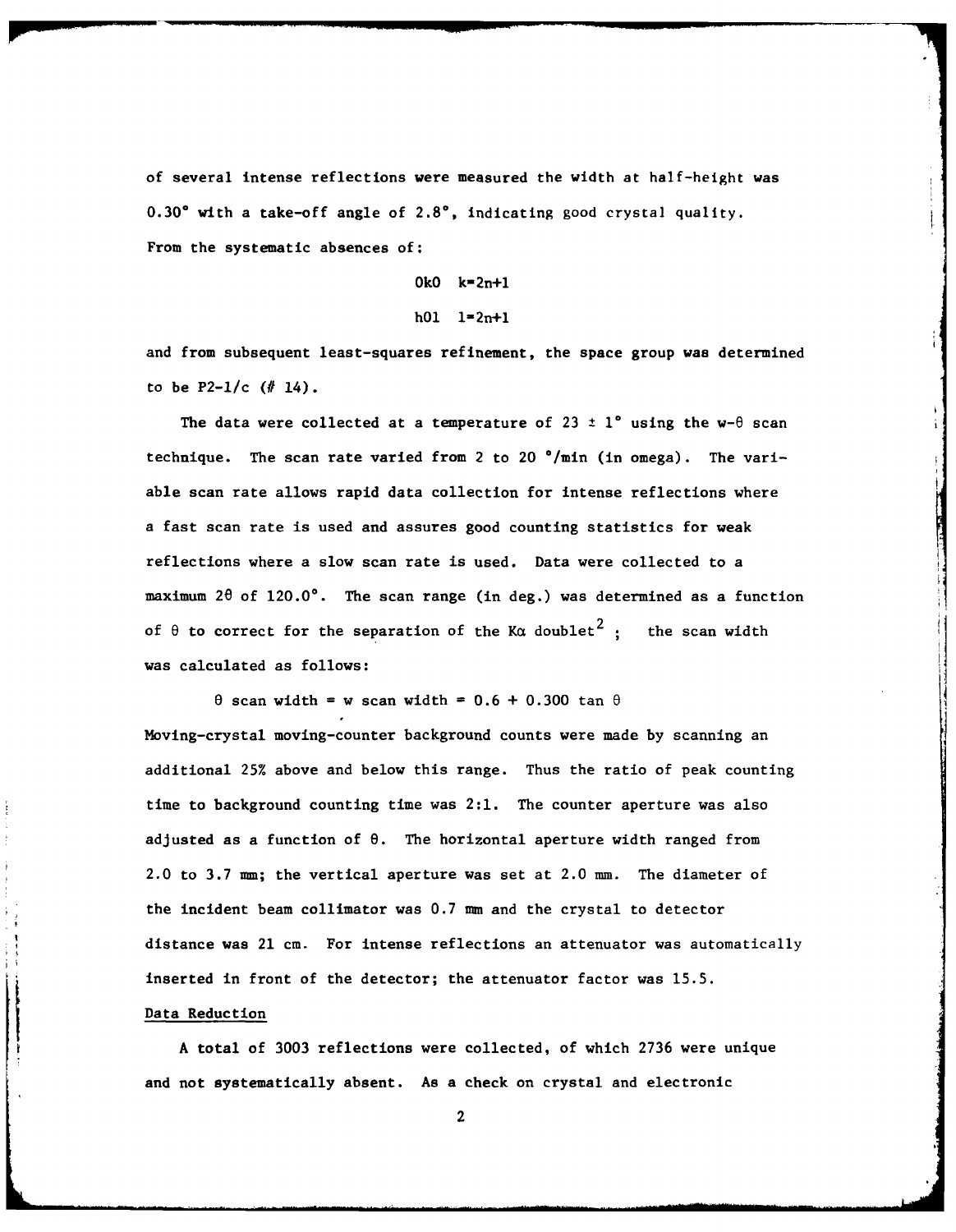stability 3 representative reflections were measured every 41 min. The slope of the least-squares line through a plot of intensity versus time was  $-35 + 14$  counts/hour which corresponds to a total loss in intensity of 2.3%. A linear decay correction was applied. The correction factors on I ranged from 1.000 to 1.024 with an average of 1.012.

Lorentz and polarization corrections were applied to the data. The linear absorption coefficient is 7.9 cm-1 for Cu K $\alpha$  radiation. No absorption correction was made. An extinction correction was not necessary. Structure Solution and Refinement

The structure was solved by direct methods. Using 186 reflections (minimum E of 1.36) and 4409 relationships, a total of 32 phase sets were produced. **All** 24 non-hydrogen atoms were located from an E-map prepared from the phase set with probability statistics: absolute figure of merit = 1.06, residual =  $0.18$ , and psi zero =  $1.340$ . Hydrogen atoms were not included in the calculations. The structure was refined in full-matrix least-squares where the function minimized was  $\sum w(|Fo| - |Fc|)^2$  and the weight w is defined as  $4Fo^2/\sigma^2$  (Fo<sup>2</sup>).

The standard deviation on intensities,  $(Fo^2)$ , is defined as follows

 $\sigma^2$ (Fo<sup>2</sup>) = [ S<sup>2</sup> ( C + R<sup>2</sup>B ) + ( pFo<sup>2</sup>)<sup>2</sup> ] / Lp<sup>2</sup>

where S is the scan rate, C is the total integrated peak count. R is the ratio of scan time to background counting time, B is the total background count, Lp is the Lorentz-polarization factor, and the parameter p is a factor introduced to downweight intense reflections. Here p was set to 0.070.

Scattering factors were taken from Cromer and Waber<sup>3</sup>. Anomalous dispersion effects were included in  $\text{Fc}^4$ ; the values for  $\Delta f'$  and  $\Delta f''$  were those of Cromer<sup>5</sup>. Only the 346 reflections having intensities greater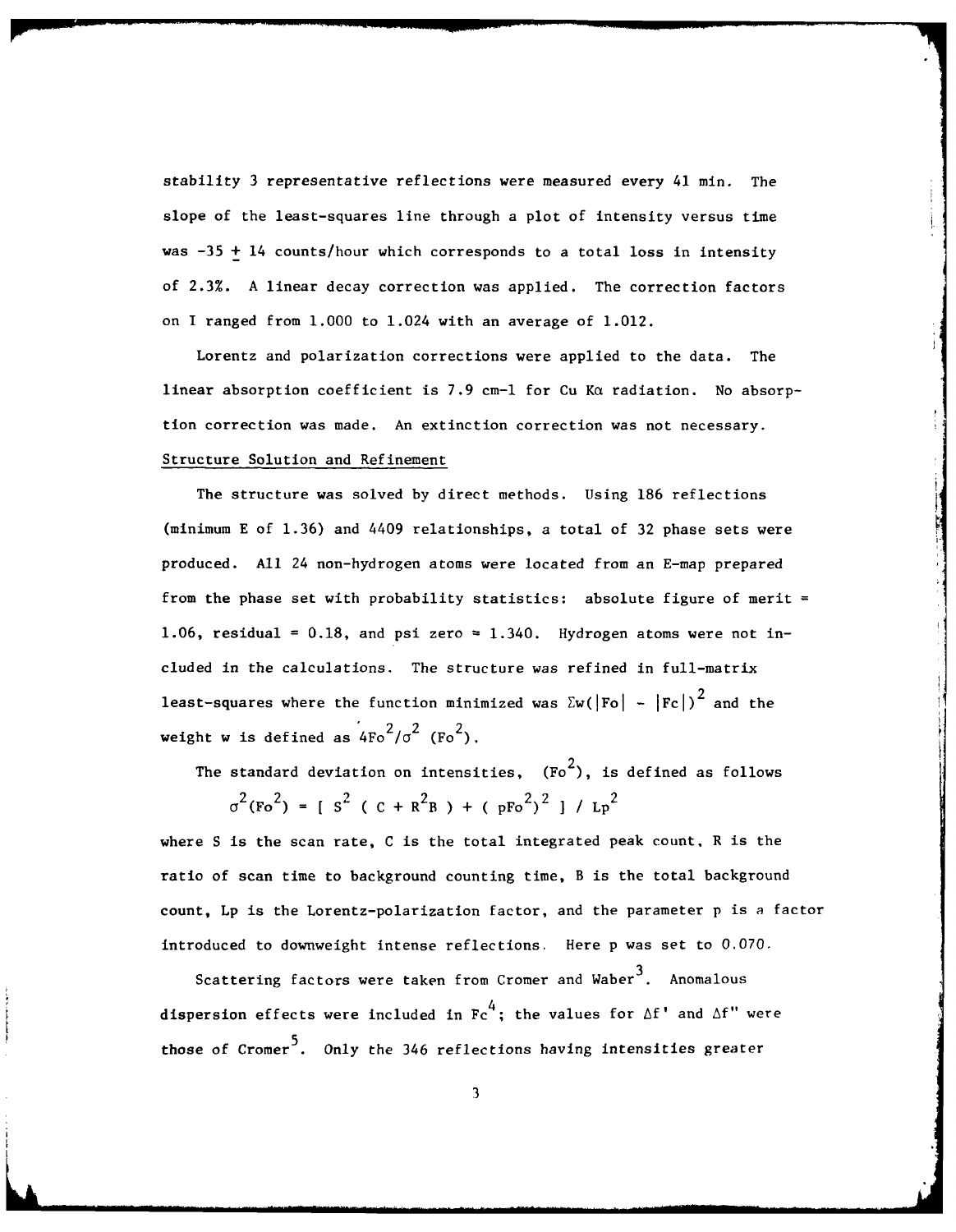than 3.0 times their standard deviation were used in the refinements. The final cycle of refinement included 97 variable parameters and converged (largest parameter shift was **0.1** times its esd) with unweighted and weighted agreement factors of:

$$
RI = \sum ||Fo| - |Fc||/\Sigma|Fo| = 0.158
$$
  

$$
R2 = SQRT (\Sigma w (|Fo| - |Fc|)^2 / \Sigma w Fo^2) = 0.194
$$

The standard deviation of an observation of unit weight was 4.13. The highest peak in the final difference Fourier had a height of  $0.21 e/A<sup>3</sup>$  with an estimated error based on  $\Delta F^6$  of 0.05. Plots of  $\sum w(\vert F_0 \vert - \vert F_C \vert)^2$  versus  $|F_0|$ , reflection order in data collection, sin  $\theta/\lambda$ , and various classes of indices showed no unusual trends.

Since the crystal was quite small and diffracted rather poorly, the data was of less than desirable quality. Many crystals were examined and no better crystal was found. Although there is no doubt as to the basic structure, the poor quality of the data evidences itself in the high standard deviations of individual bond distances and angles and the somewhat anomalous isotropic temperature factors observed for some atoms.

All calculations were performed on linked PDP-ll/45-11/60 computers 7 using the Enraf-Nonius Structure Determination Package $^\prime$  as well as private 8 programs of Molecular Structure Corporation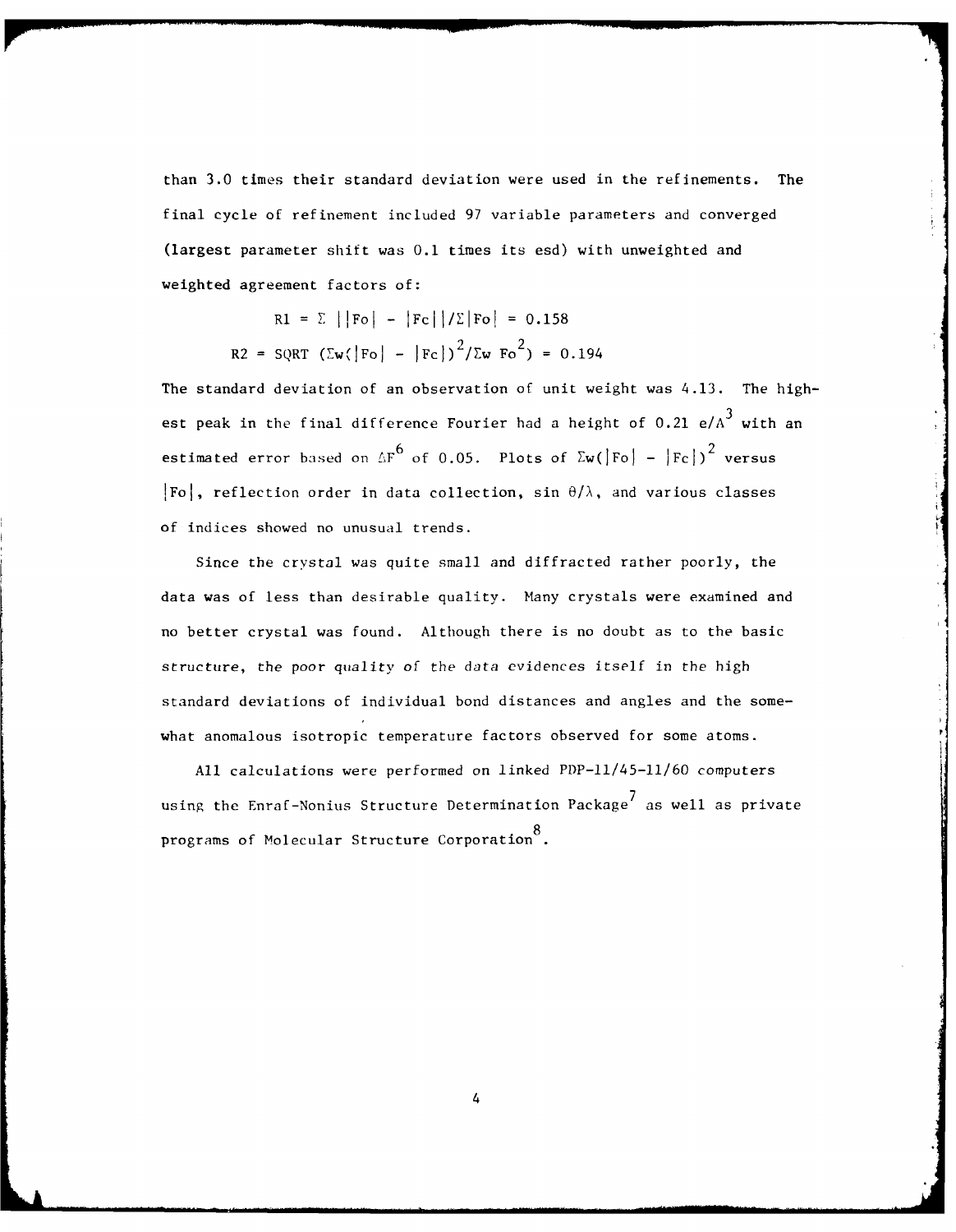TABLE I

Crystal Data

**C9** H14 F **N 0**

F.W. **171.22** F(000) **=736**

Crystal dimensions: **0.08** x **0.08** x 0.20 mmn

Peak width at half-height **= 0.30'**

Cu K $\alpha$  radiation ( $\lambda$  = 1.54184 A)

Temperature =  $23 + 1^{\circ}$ 

Monoclinic space group P2-1/c

 $a = 10.641$  (2)  $A \quad b = 9.542$  (2)  $A \quad c = 18.979$  (4)  $A$ 

 $\beta = 106.48$  (2)<sup>o</sup>  $V = 1847.9 A<sup>3</sup>$  $Z = 8$   $\rho = 1.23$  g/cm<sup>3</sup>  $\mu = 7.9 \text{ cm} - 1$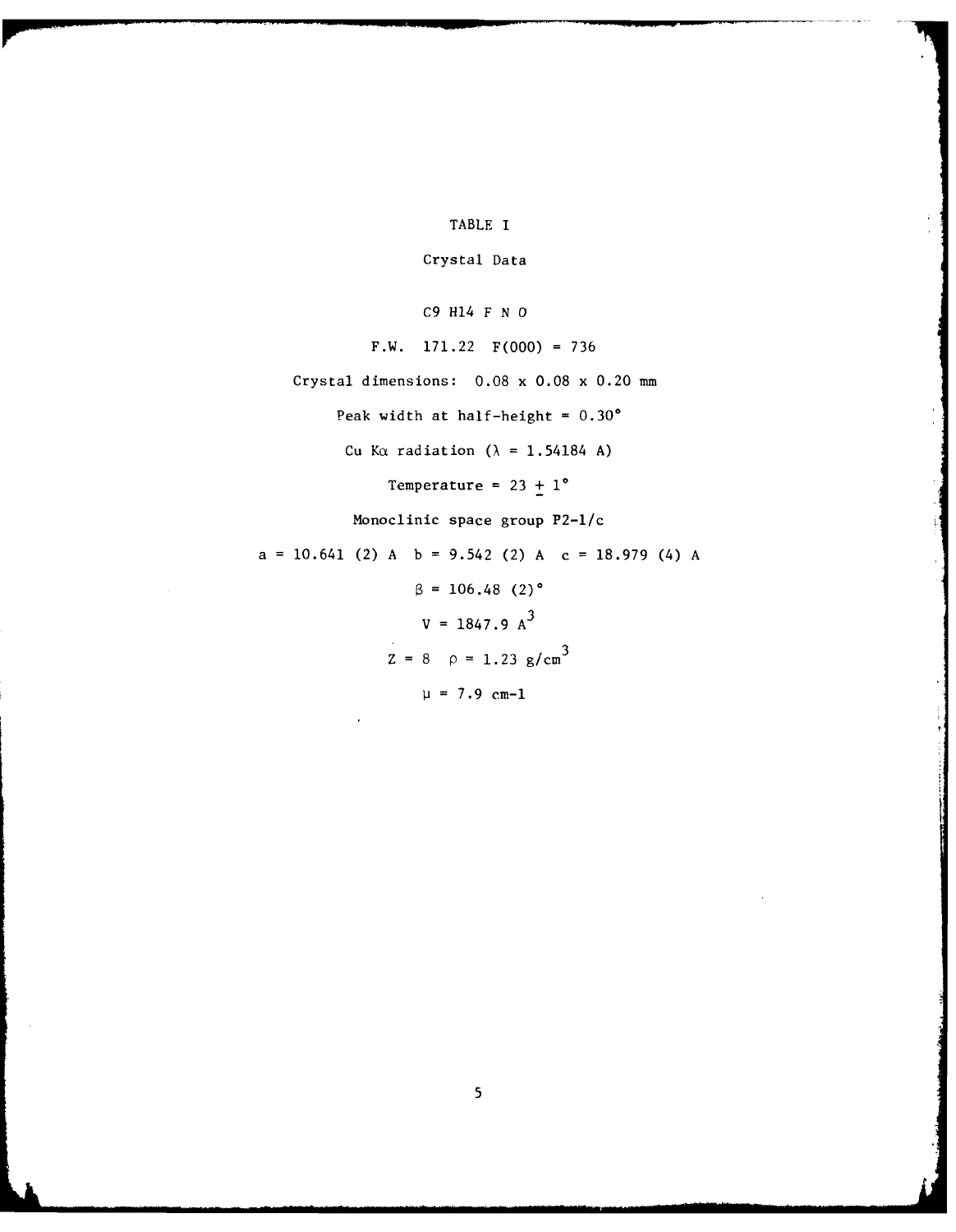### TABLE I **I**

## Intensity Measurements

| Instrument:                   | Enraf-Nonius CAD4 diffractometer        |  |  |  |  |  |  |
|-------------------------------|-----------------------------------------|--|--|--|--|--|--|
| Monochromator:                | Graphite crystal, incident beam         |  |  |  |  |  |  |
| Attenuator:                   | Ni foil, factor 15.5                    |  |  |  |  |  |  |
| Take-off angle:               | $2.8^\circ$                             |  |  |  |  |  |  |
| Detector aperture:            | $2.0$ to $3.7$ mm horizontal            |  |  |  |  |  |  |
|                               | 2.0 mm vertical                         |  |  |  |  |  |  |
| Crystal-to-detector distance: | $21$ cm                                 |  |  |  |  |  |  |
| Scan type:                    | w–⊕                                     |  |  |  |  |  |  |
| Scan rate:                    | $2 - 20^{\circ}/\text{min}$ (in omega)  |  |  |  |  |  |  |
| Scan width, deg:              | $0.6 + 0.300$ tan $\theta$              |  |  |  |  |  |  |
| Maximum $2\theta$ :           | $120.0^\circ$                           |  |  |  |  |  |  |
| No. of reflections measured:  | 3003 total, 2736 unique                 |  |  |  |  |  |  |
| Corrections:                  | Lorentz-polarization                    |  |  |  |  |  |  |
|                               | Linear decay (from 1.000 to 1.024 on I) |  |  |  |  |  |  |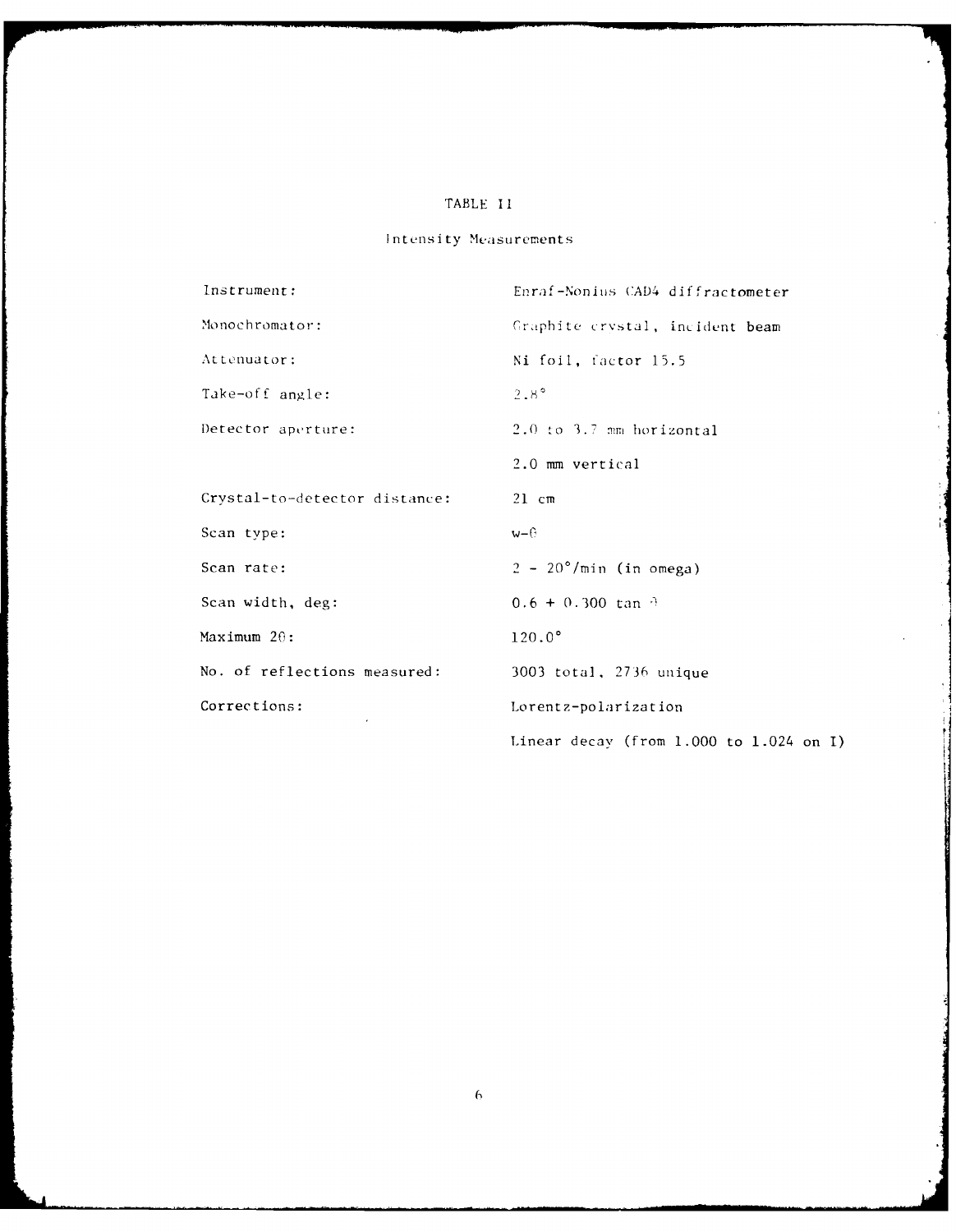#### TABLE III

#### Structure Solution and Refinement

Solution: Direct methods Hydrogen atoms: Not included Refinement: Full-matrix least-squares Minimization function:  $\sum w(|F_0| - |F_C|)^2$ Least-squares weights:  $4F_0^2/\sigma^2(F_0^2)$ "Ignorance" factor: 0.070 Anomalous dispersion:  $\qquad \qquad \text{A11 non-hydrogen atoms}$ Reflections included:  $346$  with  $Fo^2 > 3.0\sigma(Fo^2)$ Parameters refined: 97 Unweighted agreement factor: 0.158 Weighted agreement factor: 0.194 Esd of observation of unit weight: 4.13 Convergence, largest shift: **0.l** Highest peak in final difference Fourier: 0.21 (5)  $e/A^3$ Computer hardware: Linked PDP-11/45-11/60 Computer software: Enraf-Nonius SDP and private prgrams of Molecular Structure Corporation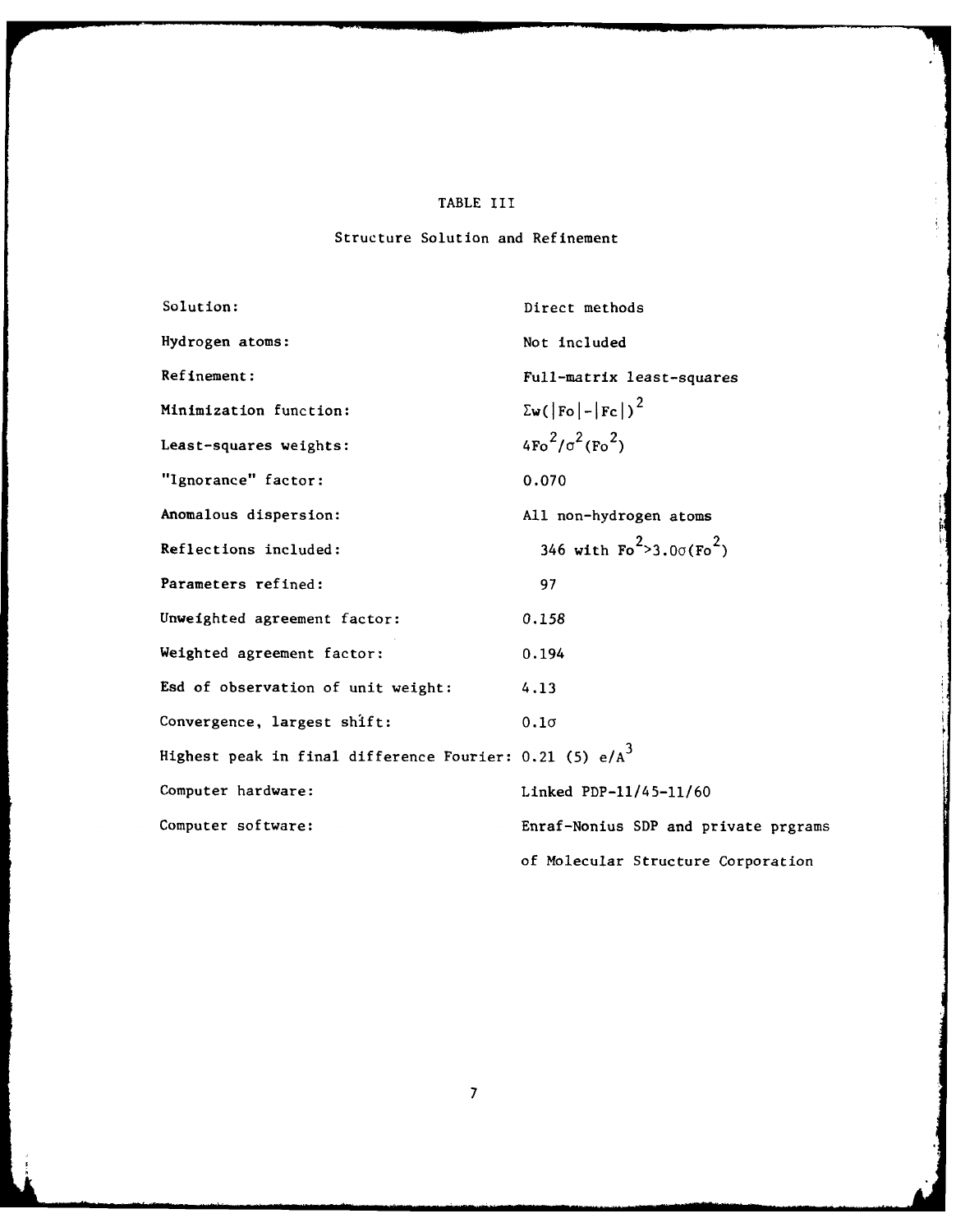| TABLE |  |  |
|-------|--|--|
|       |  |  |

 $\begin{smallmatrix} 1 & 1 \\ 1 & 1 \end{smallmatrix}$ 

ţ,

 $\frac{1}{2}$ 

| Table of Bond Distances in Angstroms |  |  |  |  |  |  |  |  |
|--------------------------------------|--|--|--|--|--|--|--|--|
|--------------------------------------|--|--|--|--|--|--|--|--|

| Atom 1         | Atom 2         | Distance | Atom 1         | Atom 2   | Distance Atom 1 |                 | Atom 2 | Distance |
|----------------|----------------|----------|----------------|----------|-----------------|-----------------|--------|----------|
| F1             | C <sub>4</sub> | 1.43(4)  | C <sub>5</sub> | C9       | 1.69(4)         | C12             | C13    | 1.52(3)  |
| 01             | C <sub>2</sub> | 1.37(4)  | C <sub>6</sub> | C7       | 1.76(3)         | C12             | C16    | 1.59(3)  |
| N1             | C <sub>2</sub> | 1.44(3)  | C <sub>1</sub> | C8       | 1.71(3)         | C13             | C14    | 1.49(3)  |
| N1             | C <sub>3</sub> | 1.50(2)  | C8             | C9       | 1.60(3)         | C14             | C15    | 1.50(3)  |
| C1             | C <sub>2</sub> | 1.31(3)  | F <sub>2</sub> | C13      | 1.66(2)         | C <sub>14</sub> | C18    | 1.63(3)  |
| C <sub>3</sub> | C <sub>4</sub> | 1.49(4)  | 02             | C11      | 1.23(4)         | C15             | C16    | 1.58(3)  |
| C <sub>3</sub> | C <sub>1</sub> | 1.49(3)  | N <sub>2</sub> | C11      | 1.50(3)         | C16             | C17    | 1.71(3)  |
| C <sub>4</sub> | C5             | 1.51(4)  | N <sub>2</sub> | C12      | 1.52(2)         | C17             | C18    | 1.66(3)  |
| C <sub>5</sub> | C6             | 1.45(3)  | C10            | $c_{11}$ | 1.48(3)         |                 |        |          |
|                |                |          |                |          |                 |                 |        |          |

Numbers in parentheses are estimated standard deviations in the least significant digits.  $\epsilon$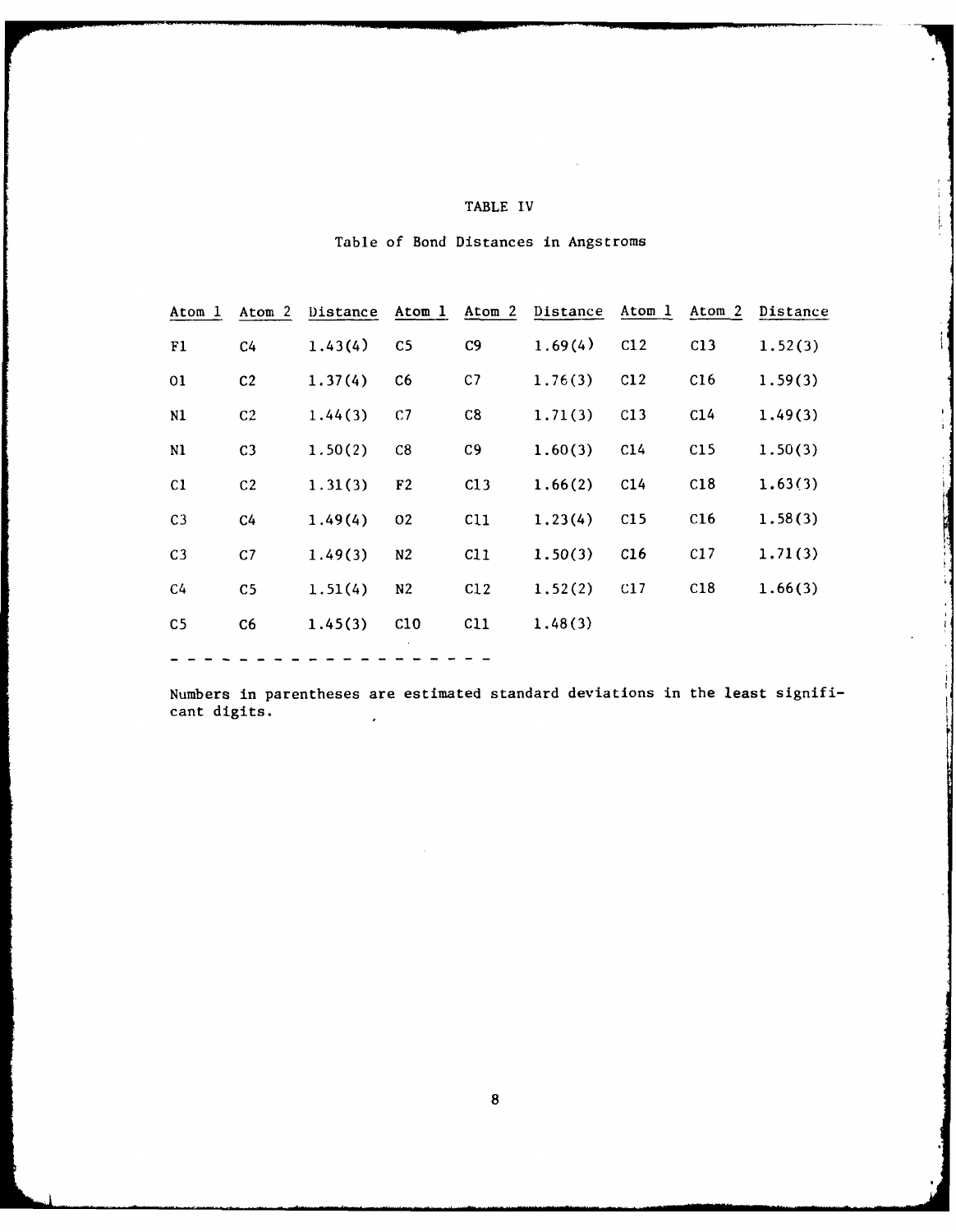| ABL.<br>ш. |  |
|------------|--|
|------------|--|

| Atom 1         | Atom <sub>2</sub> | Atom 3         | Angle   | Atom 1         | Atom 2         | Atom 3         | Angle   |          |
|----------------|-------------------|----------------|---------|----------------|----------------|----------------|---------|----------|
| C <sub>2</sub> | N1                | C <sub>3</sub> | 131.(3) | C <sub>5</sub> | C6             | C <sub>7</sub> | 103.(2) |          |
| 01             | C <sub>2</sub>    | N1             | 103.(3) | C <sub>3</sub> | C <sub>7</sub> | C6             | 94. (2) |          |
| 01             | C <sub>2</sub>    | C1             | 126.(4) | C <sub>3</sub> | C <sub>7</sub> | C8             | 96.(2)  |          |
| N1             | C <sub>2</sub>    | C1             | 128.(4) | C6             | C <sub>7</sub> | C8             | 81.(2)  |          |
| N1             | C <sub>3</sub>    | C <sub>4</sub> | 122.(3) | C <sub>7</sub> | C8             | C <sub>9</sub> | 119.(3) |          |
| N1             | C <sub>3</sub>    | C7             | 99.(2)  | C <sub>5</sub> | C9             | C8             | 91.(2)  |          |
| C <sub>4</sub> | C <sub>3</sub>    | C7             | 115.(3) | C11            | N <sub>2</sub> | C12            | 124.(2) |          |
| F1             | C <sub>4</sub>    | C <sub>3</sub> | 107.(3) | 02             | C11            | N <sub>2</sub> | 105.(3) |          |
| F1             | C4                | C <sub>5</sub> | 97.(3)  | 02             | C11            | C10            | 142.(4) |          |
| C <sub>3</sub> | C <sub>4</sub>    | C <sub>5</sub> | 105.(3) | N <sub>2</sub> | C11            | C10            | 111.(3) |          |
| C <sub>4</sub> | C <sub>5</sub>    | C6             | 108.(3) | N <sub>2</sub> | C12            | C13            | 118.(2) | تشاهدهما |
| C <sub>4</sub> | C <sub>5</sub>    | C <sub>9</sub> | 89.(3)  | N2             | C12            | C16            | 107.(2) |          |
| C6             | C <sub>5</sub>    | C <sub>9</sub> | 107.(3) | C13            | C12            | C16            | 103.(2) |          |

|  |  |  |  |  | Table of Bond Angles in Degrees |
|--|--|--|--|--|---------------------------------|
|--|--|--|--|--|---------------------------------|

| Atom l | Atom<br>2       | Atom<br>-3 | Angle   |
|--------|-----------------|------------|---------|
| F2     | C13             | C12        | 105.(2) |
| F2     | C13             | C14        | 95.(2)  |
| Ç12    | C13             | C14        | 107.(2) |
| C13    | C14             | C15        | 108.(2) |
| C13    | C14             | C18        | 89.(2)  |
| C15    | C14             | C18        | 112.(2) |
| C14    | C15             | C16        | 98.(2)  |
| C12    | C <sub>16</sub> | C15        | 101.(2) |
| C12    | C16             | C17        | 93.(2)  |
| C15    | C16             | C17        | 98.(2)  |
| C16    | C17             | C18        | 108.(2) |
| C14    | C18             | C17        | 95.(2)  |
|        |                 |            |         |
|        |                 |            |         |

Numbers in parentheses are estimated standard deviations in the least significant digits.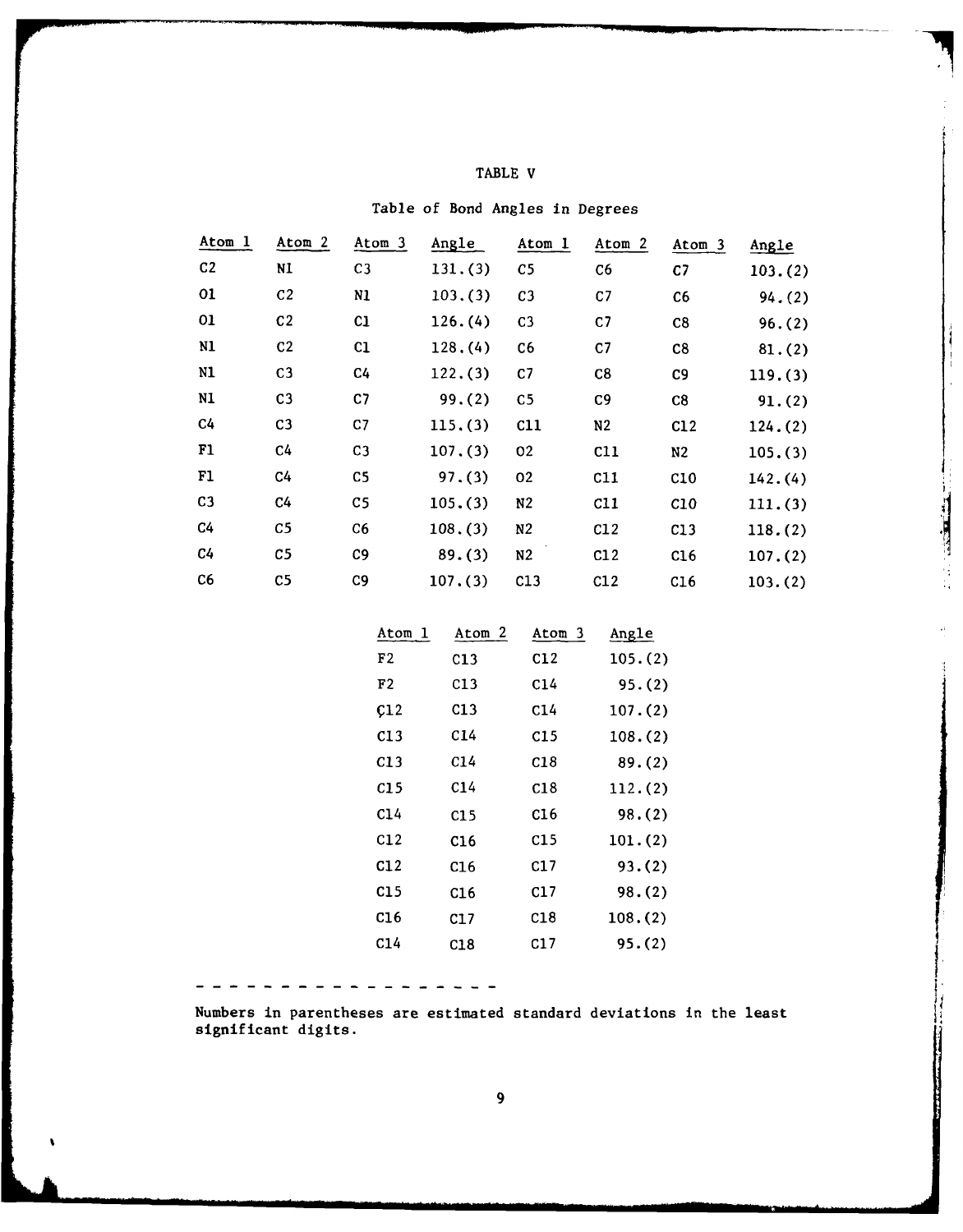

 $\frac{1}{2}$ 

 $\frac{1}{2}$ 

 $\ddot{\phantom{1}}$ 

 $\bar{z}$  $\frac{1}{2}$ 

 $\overline{10}$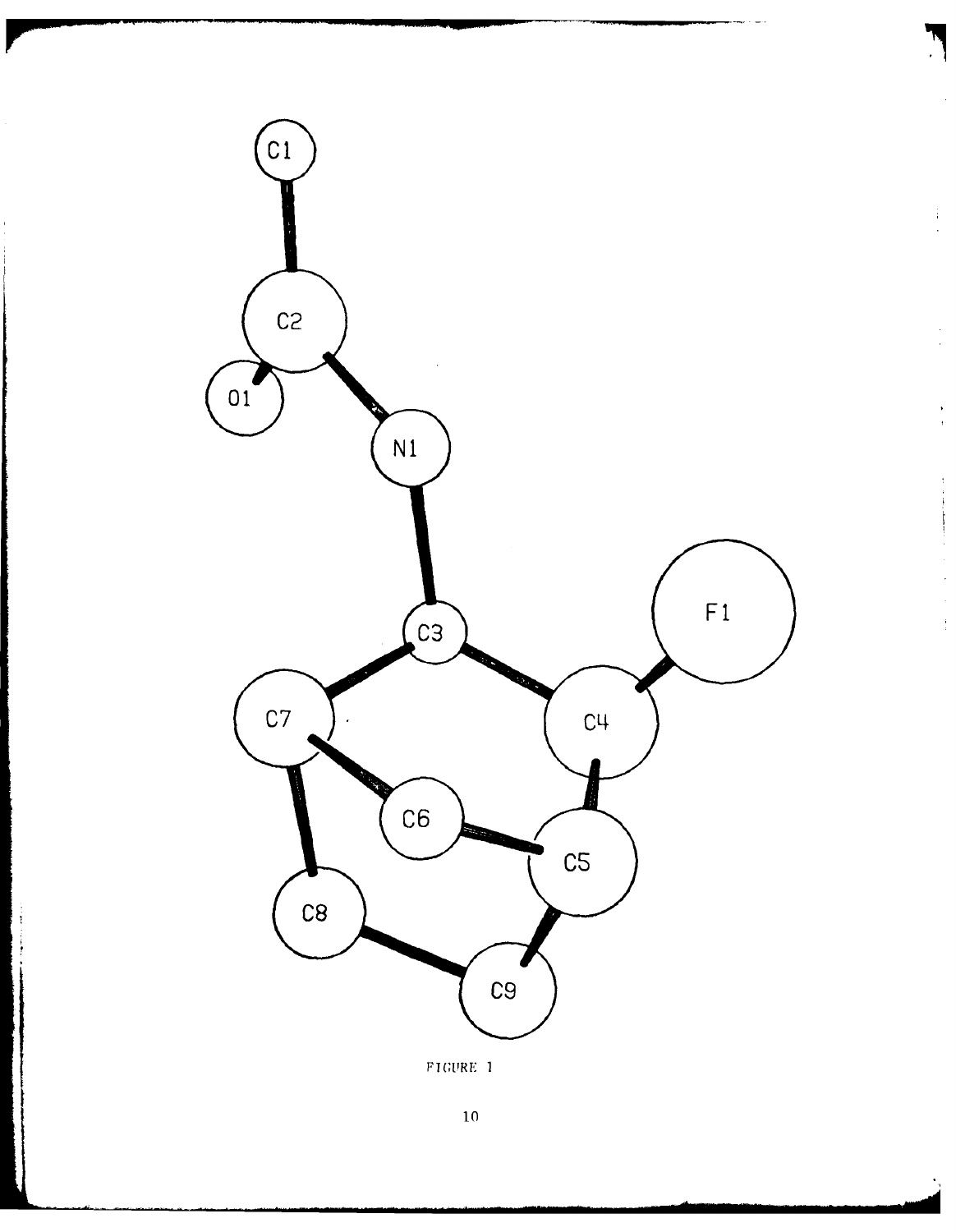#### RESULTS

Although the diffraction data were less than optimum, the stereochemistry of the molecule was clearly ascertained. A stereoview of the molecule showing 20% probability ellipsoids is shown in Figure **1.** The compound is indeed the exo - exo isomer as we had postulated.

#### REFERENCES

- **(1)** R. A. Hildreth, M. L. Druelinger, L. P. Davis and N. M. Ely, 180th National ACS Meeting, Las Vegas, NV, 26 August 1980.
- (2) "CAD4 Operations Manual", Enraf-Nonius, Delft, 1977.
- (3) D. T. Cromer and J. T. Waber, "International Tables for X-Ray Crystallography", Vol. IV, The Kynoch Press, Birmingham, England, 1974, Table 2.2B.
- (4) J. A. Ibers and W. C. Hamilton, Acta Crystallogr., I7, 781 (1964)
- (5) D. T. Cromer, "International Tables for X-Ray Crystallography," Vol. IV, The Kynoch Press, Birmingham, England, 1974, Table 2.3.1.
- (6) D. W. J. Cruickshank, Acta Crystallogr., 2, 154 (1949).
- (7) B. A. Frenz, "The Enraf-Nonius CAD 4 SDP A Real-time System for Concurrent X-Ray Data Collection and Crystal Structure Determination," in Computing in Crystallography, H. Schenk, R. Olthof-Hazekamp, H. vanKonigsveld, and **G.** C. Bassi, Eds, Delft University Press, Delft, Holland, 1978, pp 64-71.
- (8) Additional experimental data such as least-squares planes and intensity data for reflections is available at FJSRL.